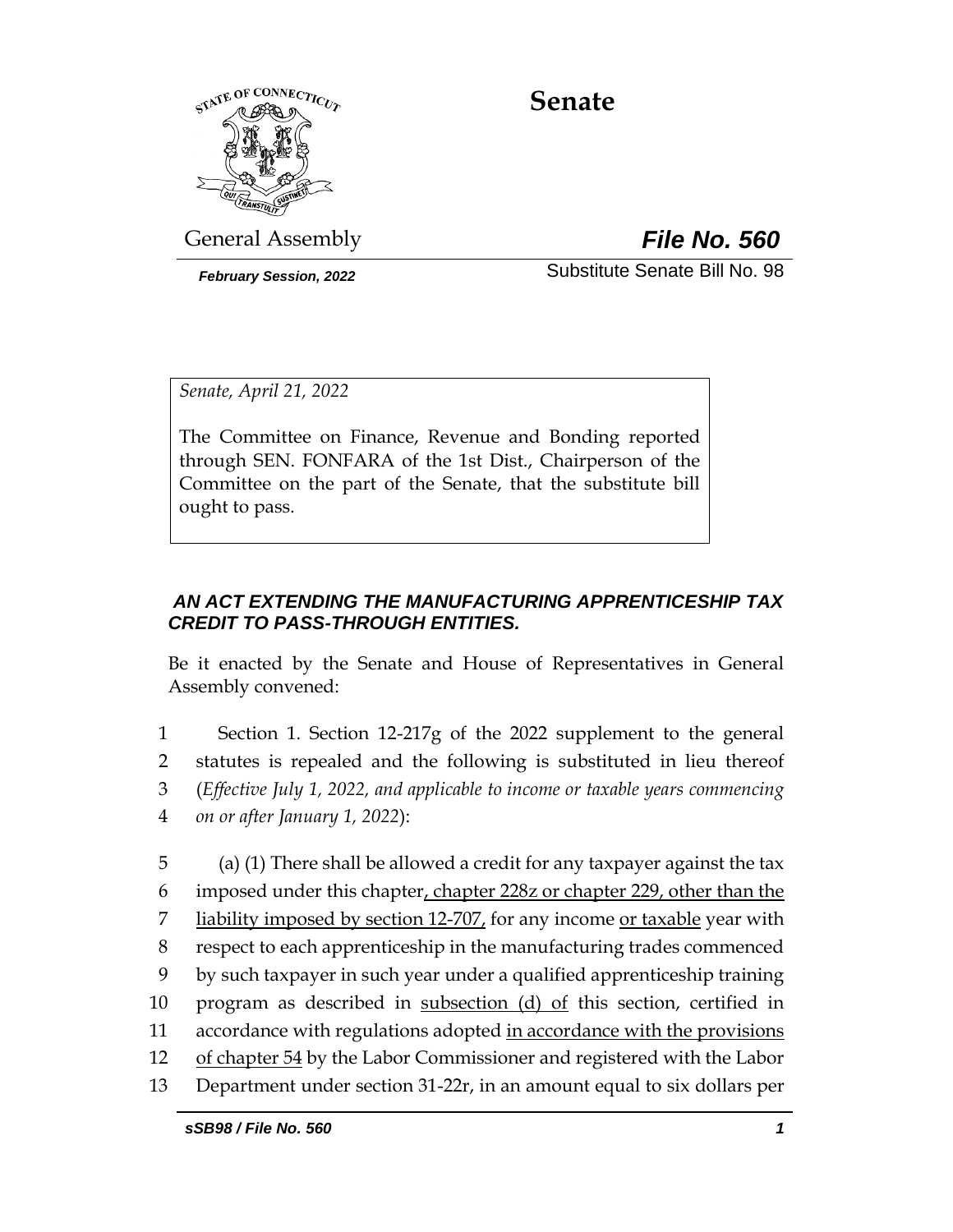hour multiplied by the total number of hours worked during the income or taxable year by apprentices in the first half of a two-year term of apprenticeship and the first three-quarters of a four-year term of apprenticeship, provided the amount of credit allowed for any income 18 or taxable year with respect to each such apprenticeship may not exceed seven thousand five hundred dollars or fifty per cent of actual wages paid in such **[**income**]** year to an apprentice in the first half of a two-year term of apprenticeship or in the first three-quarters of a four-year term of apprenticeship, whichever is less. **[**(2) Effective for**]** For income or taxable years commencing on **[**and**]** or after January 1, 2015, for purposes of this subsection, "taxpayer" includes an affected business entity, as defined in section 12-284b. **[**Any**]**

 (2) (A) For taxable years commencing on or after January 1, 2015, but 27 prior to January 1 2022, any affected business entity allowed a credit under this subsection may sell, assign or otherwise transfer such credit, in whole or in part, to one or more taxpayers to offset any state tax due or otherwise payable by such taxpayers under this chapter, or, with respect to **[**income**]** taxable years commencing on or after January 1, 2016, but prior to January 1, 2022, chapter 212 or 227, provided such credit may be sold, assigned or otherwise transferred, in whole or in part, not more than three times.

 (B) For taxable years commencing on or after January 1, 2022, (i) if a taxpayer is an S corporation or an entity that is treated as a partnership 37 for federal income tax purposes, the shareholders or partners of such 38 taxpayer may claim the credit under this subsection, and (ii) if a taxpayer is a single member limited liability company that is disregarded as an entity separate from its owner, the limited liability company's owner may claim the credit under this subsection.

 (b) There shall be allowed a credit for any taxpayer against the tax imposed under this chapter for any income year with respect to each apprenticeship in plastics and plastics-related trades commenced by such taxpayer in such year under a qualified apprenticeship training program as described in subsection (d) of this section, certified in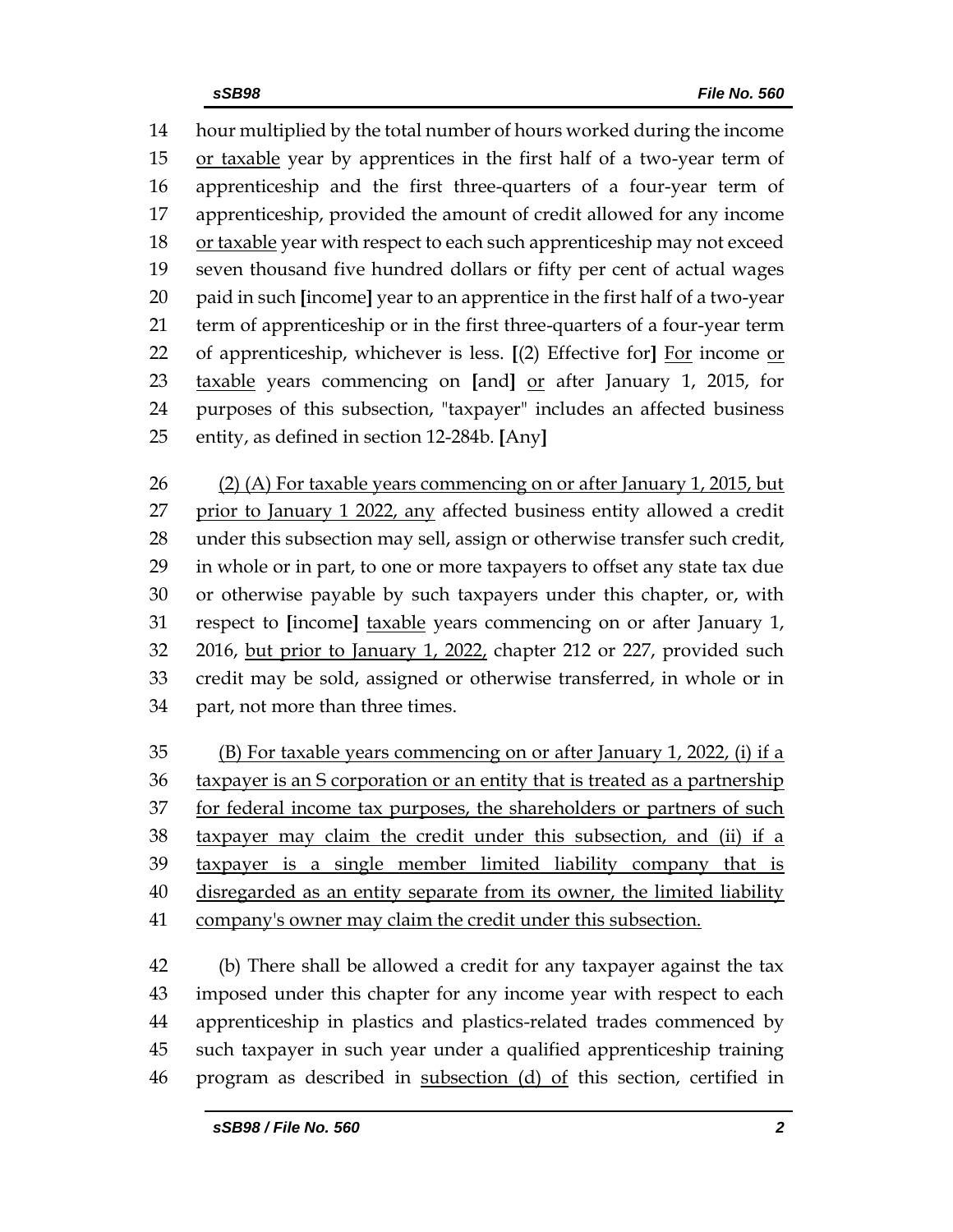accordance with regulations adopted in accordance with the provisions of chapter 54 by the Labor Commissioner and registered with the Labor Department under section 31-22r, which apprenticeship exceeds the average number of such apprenticeships begun by such taxpayer during the five income years immediately preceding the income year with respect to which such credit is allowed, in an amount equal to four dollars per hour multiplied by the total number of hours worked during the income year by apprentices in the first half of a two-year term of apprenticeship and the first three-quarters of a four-year term of apprenticeship, provided the amount of credit allowed for any income year with respect to each such apprenticeship may not exceed four thousand eight hundred dollars or fifty per cent of actual wages paid in such income year to an apprentice in the first half of a two-year term of apprenticeship or in the first three-quarters of a four-year term of apprenticeship, whichever is less.

 (c) There shall be allowed a credit for any taxpayer against the tax imposed under this chapter for any income year with respect to wages paid to apprentices in the construction trades by such taxpayer in such year that the apprentice and taxpayer participate in a qualified 66 apprenticeship training program, as described in subsection  $(d)$  of this section, which (1) is at least four years in duration, (2) is certified in accordance with regulations adopted in accordance with the provisions of chapter 54 by the Labor Commissioner, and (3) is registered with the Labor Department under section 31-22r. The tax credit shall be (A) in an amount equal to two dollars per hour multiplied by the total number of hours completed by each apprentice toward completion of such program, and (B) awarded upon completion and notification of completion of such program in the income year in which such completion and notification occur, provided the amount of credit allowed for such income year with respect to each such apprentice may not exceed four thousand dollars or fifty per cent of actual wages paid over the first four income years for such apprenticeship, whichever is less.

(d) For purposes of this section, a qualified apprenticeship training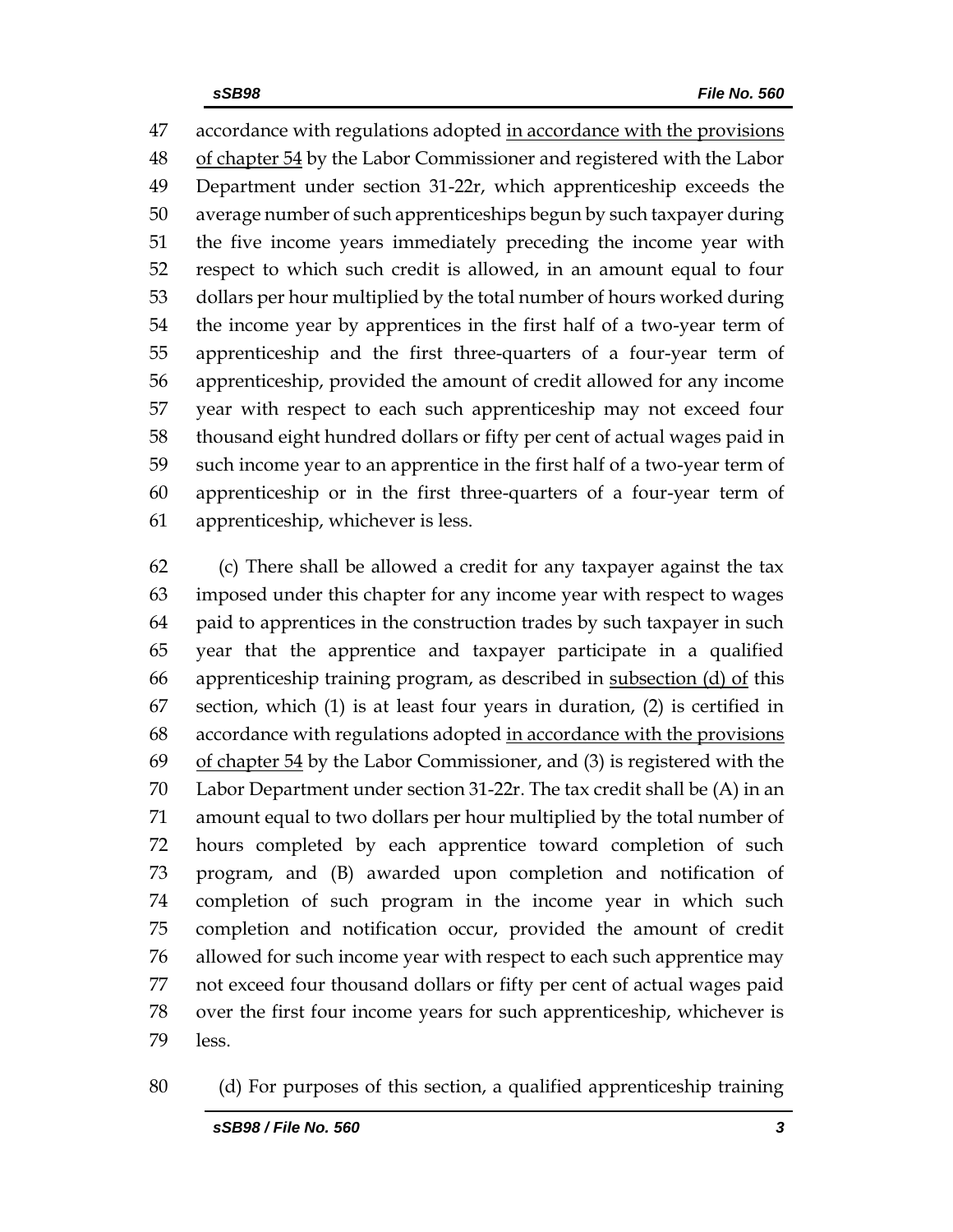81 program shall require at least four thousand but not more than eight 82 thousand hours of apprenticeship training for certification of such 83 apprenticeship by the Labor Department. The amount of credit allowed 84 any taxpayer under this section for any income or taxable year may not 85 exceed the amount of tax due from such taxpayer under this chapter $<sub>t</sub>$ </sub> 86 chapter 228z or chapter 229, with respect to such income or taxable year. This act shall take effect as follows and shall amend the following

| sections: | This act shall take effect as follows and shall allielly the following                                  |           |
|-----------|---------------------------------------------------------------------------------------------------------|-----------|
| Section 1 | July 1, 2022, and<br>applicable to income or<br>taxable years commencing<br>on or after January 1, 2022 | $12-217g$ |

# *Statement of Legislative Commissioners:*

In the introductory language of Section 1, "of the general statutes" was changed to "of the 2022 supplement to the general statutes" for accuracy, in Subsecs. (a)(1), (b), (c)(3) and (d), "Connecticut State Apprenticeship Council established" was changed to "Labor Department" and "31-22n" was changed to "31-22r" for statutory accuracy.

| СE<br>Joint Favorable Subst.-LCO C/R | <b>FIN</b> |
|--------------------------------------|------------|
|--------------------------------------|------------|

*FIN Joint Favorable Subst.-LCO*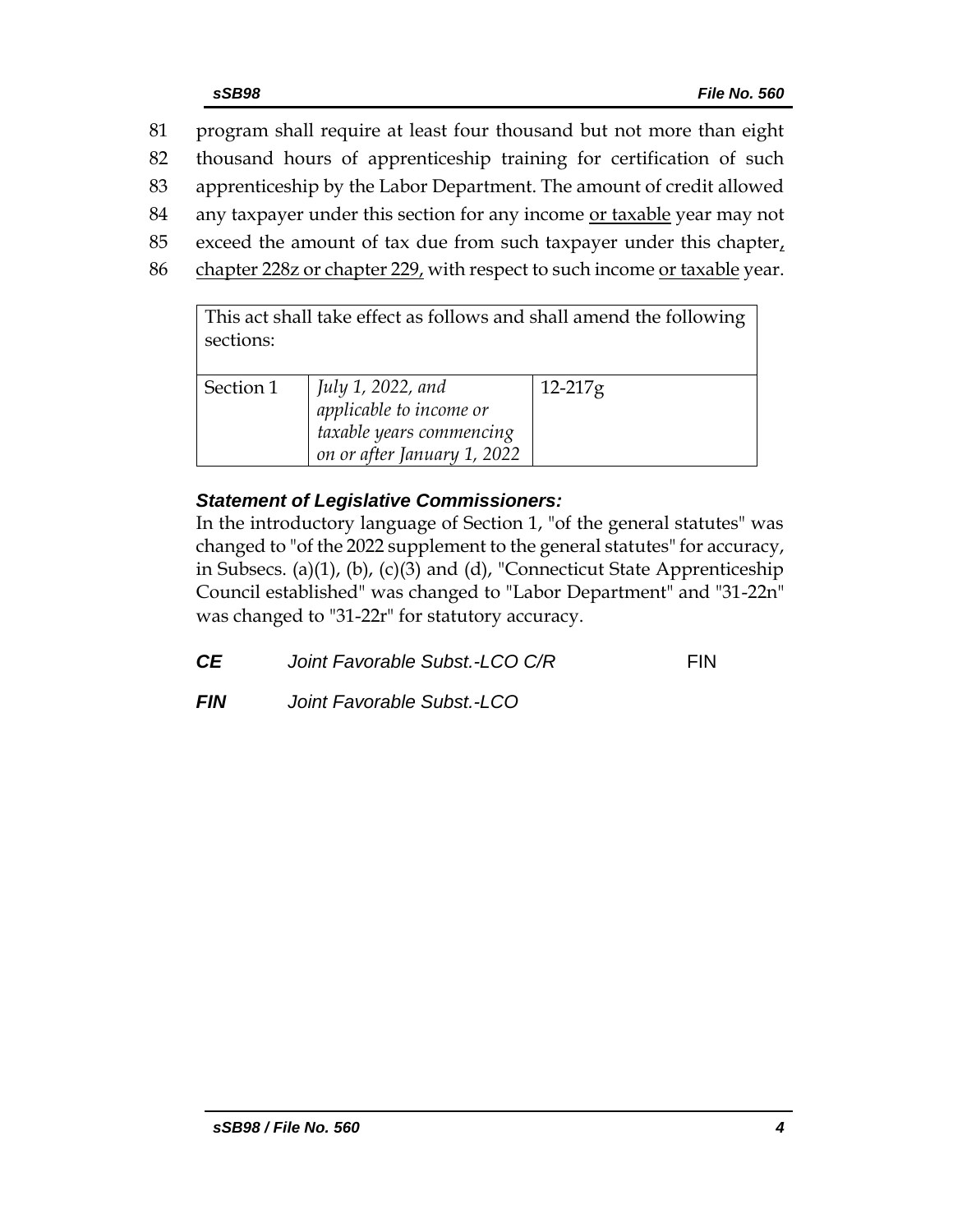*The following Fiscal Impact Statement and Bill Analysis are prepared for the benefit of the members of the General Assembly, solely for purposes of information, summarization and explanation and do not represent the intent of the General Assembly or either chamber thereof for any purpose. In general,*  fiscal impacts are based upon a variety of informational sources, including the analyst's professional *knowledge. Whenever applicable, agency data is consulted as part of the analysis, however final products do not necessarily reflect an assessment from any specific department.*

### *OFA Fiscal Note*

#### *State Impact:*

| <b>Agency Affected</b>         | <b>Fund-Effect</b> | FY 23 \$    | FY 24 \$    |
|--------------------------------|--------------------|-------------|-------------|
| Department of Revenue Services | GF - Revenue       | Up to $1.4$ | Up to $1.4$ |
|                                | Loss               | million     | million     |
| Department of Revenue Services | GF - Cost          | Less than   | None        |
|                                |                    | 100,000     |             |

Note: GF=General Fund

#### *Municipal Impact:* None

#### *Explanation*

The bill, which allows pass-through entities to claim manufacturing apprenticeship tax credits against the personal income tax or passthrough entity tax, results in a revenue loss of up to \$1.4 million annually beginning in FY 23. This also results in a one-time cost of less than \$100,000 in FY 23 to the Department of Revenue Services associated with updates to the online Taxpayer Service Center to allow passthrough entities to claim the credit on their tax forms.

This is based on data indicating there are currently 6,510 registered apprentices, of which approximately 200 are in manufacturing trades.

#### *The Out Years*

The annualized ongoing fiscal impact identified above would continue into the future subject to fluctuation in the number of manufacturing apprentices.

*Sources: Connecticut Department of Labor Connecticut State Apprenticeship Council*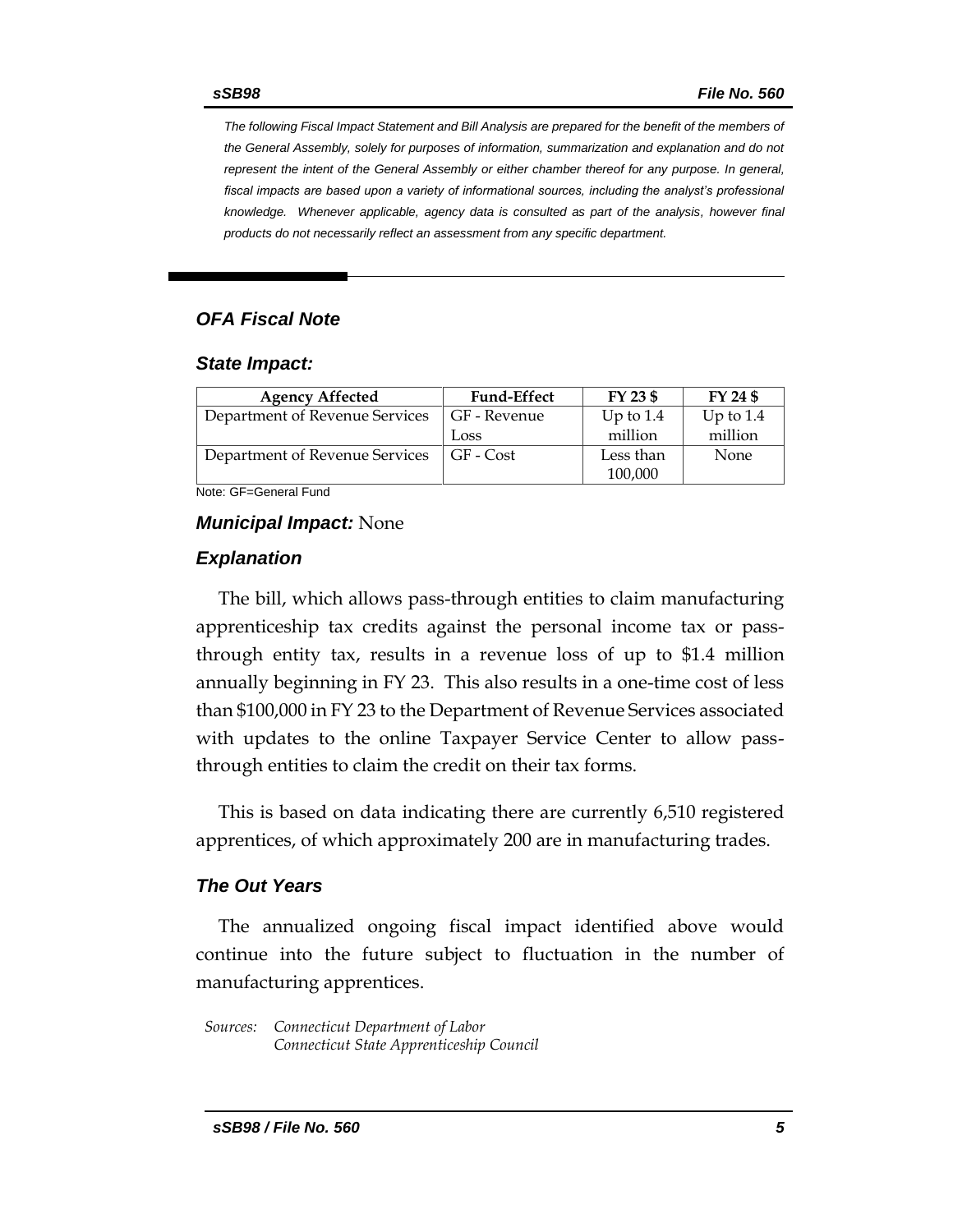# **OLR Bill Analysis sSB 98**

### *AN ACT EXTENDING THE MANUFACTURING APPRENTICESHIP TAX CREDIT TO PASS-THROUGH ENTITIES.*

## **SUMMARY**

This bill extends the manufacturing apprenticeship tax credit to the personal income tax and affected business entity tax (i.e., pass-through entity or PE tax), allowing owners or partners of pass-through entities, limited liability companies (LLCs), partnerships, and S corporations to claim it against these taxes. Although current law allows pass-through entities to earn the credit, they can only sell, assign, or transfer it to a corporation, utility company, or petroleum products distribution company for application against their respective taxes. The bill ends this practice.

By law, the credit is available for each apprentice under a qualified training program and equals the lesser of \$6 per hour the apprentice works, \$7,500, or 50% of the actual apprenticeship wages. Taxpayers may claim it in the first year of a two-year program or the first three years of a four-year program.

The bill also makes conforming and technical changes.

EFFECTIVE DATE: July 1, 2022, and applicable to income or tax years beginning on or after January 1, 2022.

# **PASS-THROUGH ENTITIES**

The bill allows the owners and partners of pass-through entities to use the manufacturing apprenticeship tax credit to reduce their personal income or PE tax liability. If the entity is an S corporation or is treated as a partnership for federal tax purposes, its shareholders or partners may claim the credit; if it is a single-member LLC and does not file a